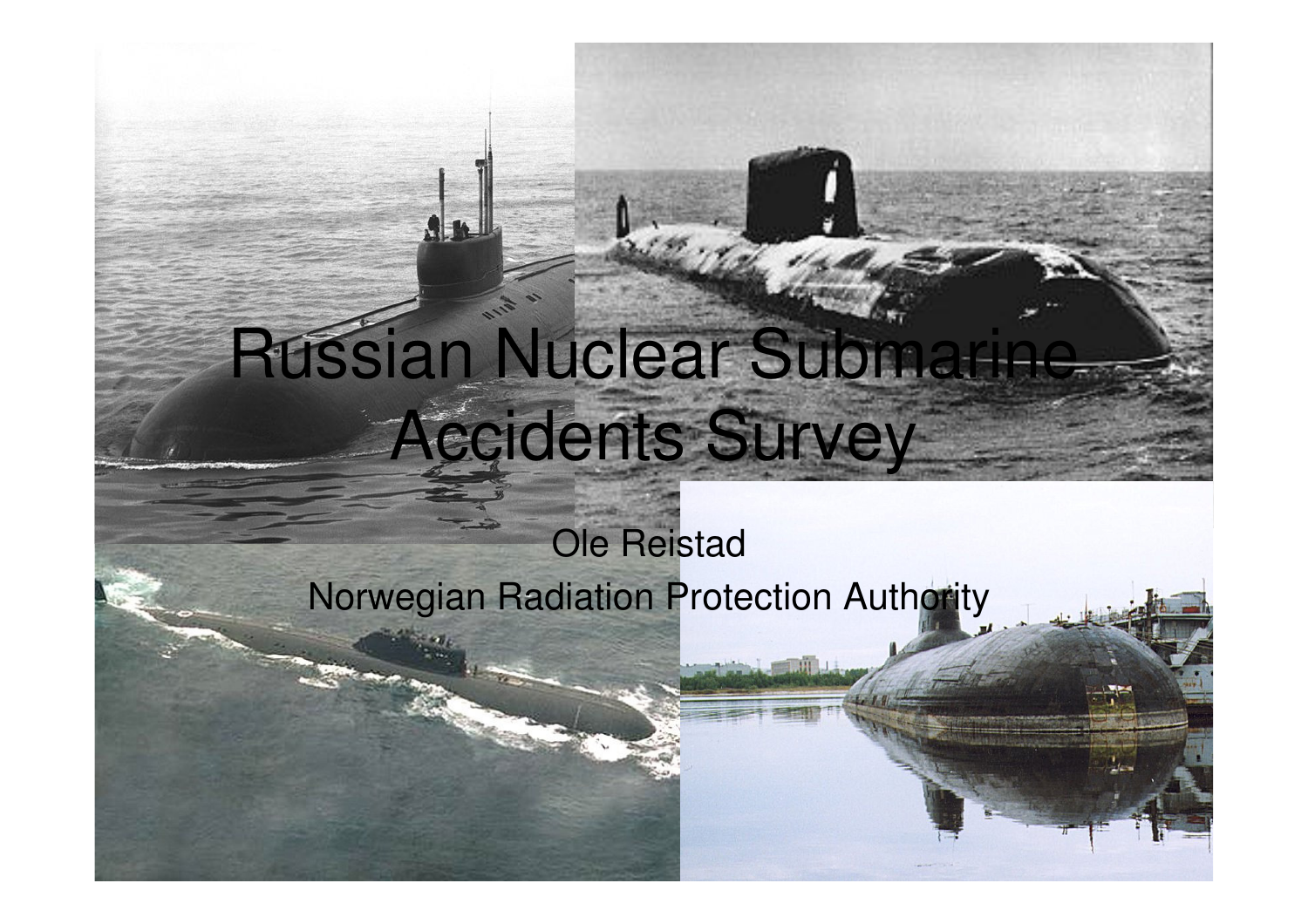## Russian Nuclear Submarine Accidents Survey

Ole ReistadNorwegian Radiation Protection Authority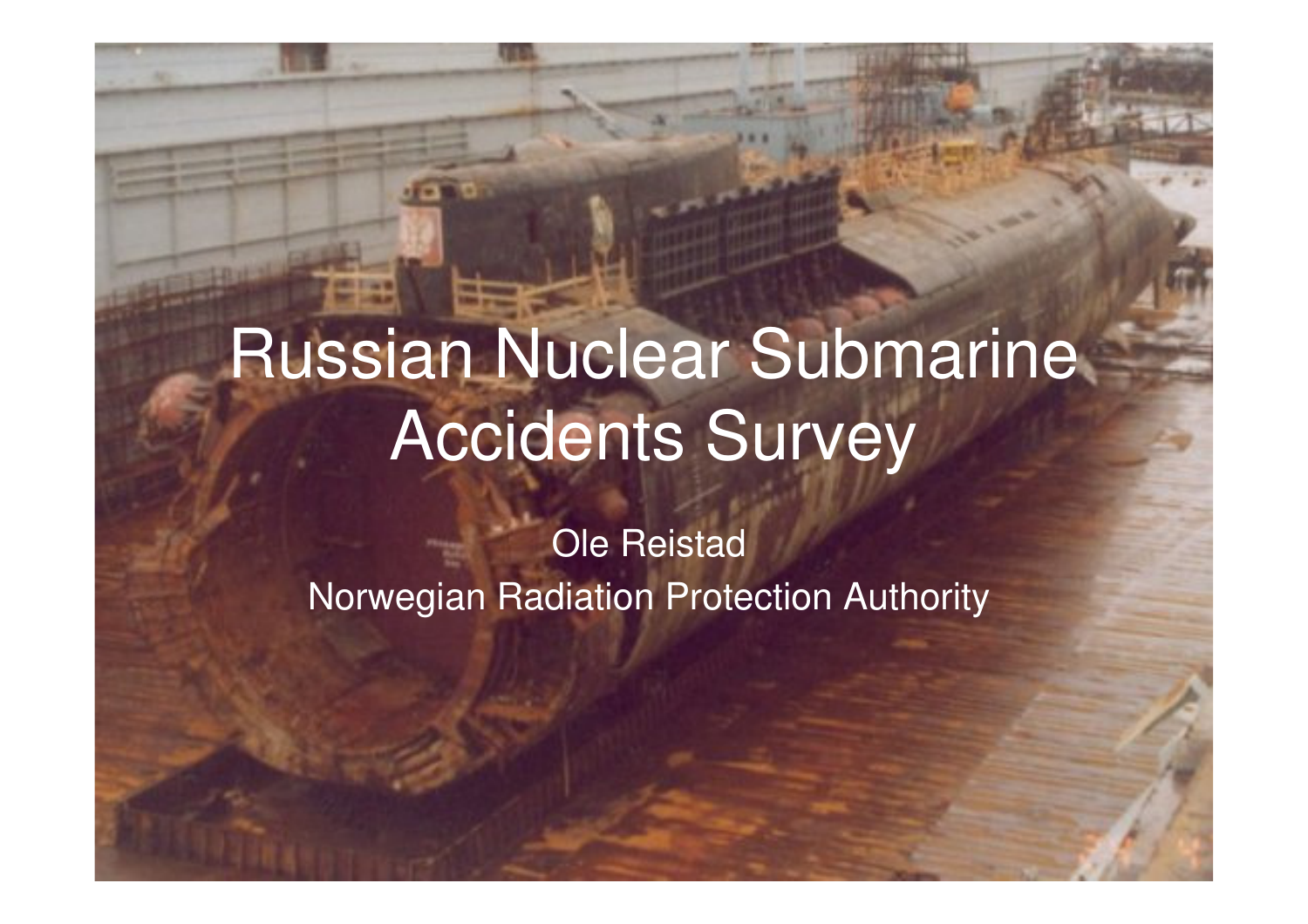#### **All safety-related events 1958–2007 (annual/ cumulative (right axis)) distributed by vessel category**



No. of safety-related events (cumulative) (right y-axis)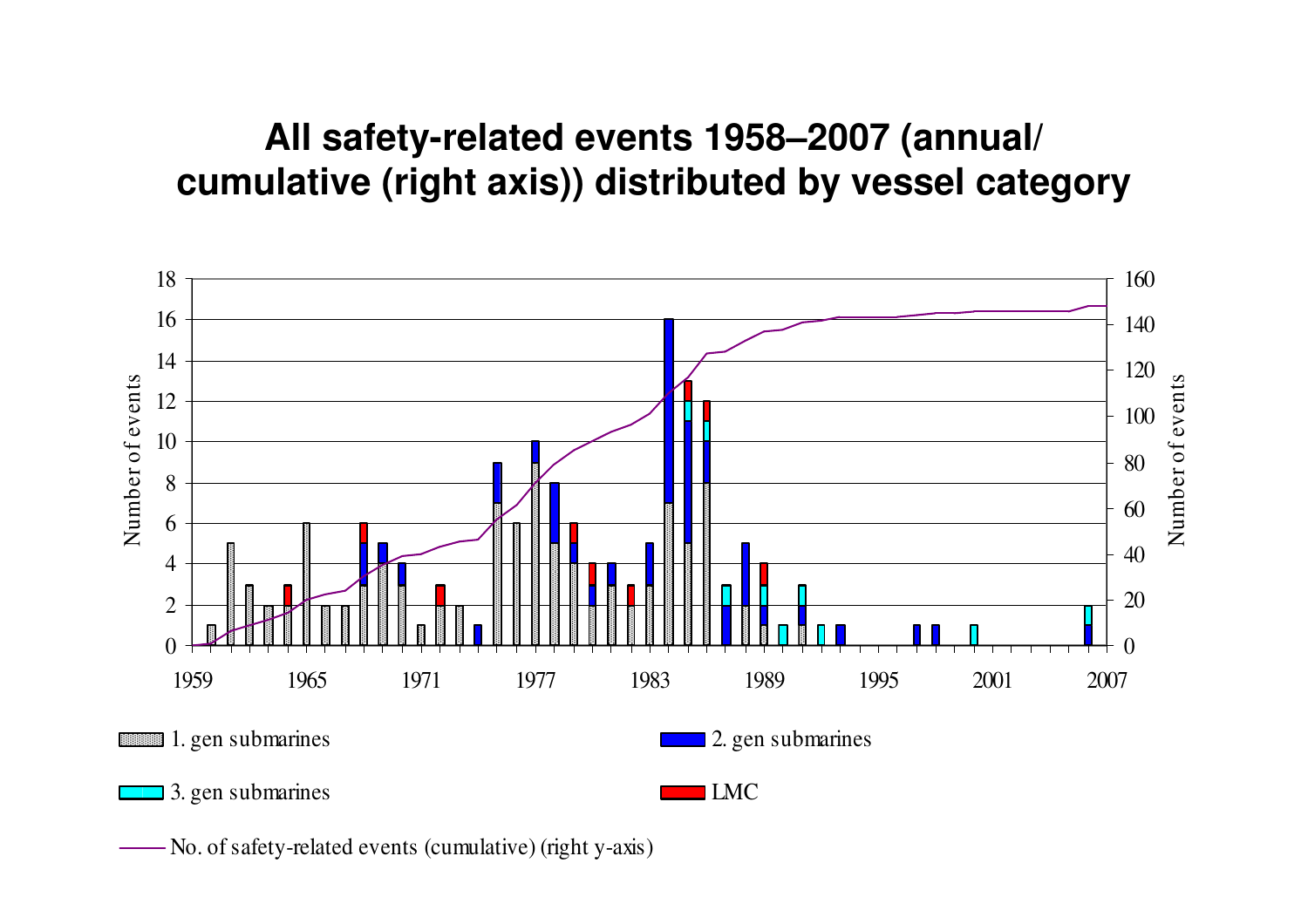**All safety-related events 1958–2007 distributed by safety significance (1–7) (left axis) and events with release of radioactivity (cumulative) (right axis)**

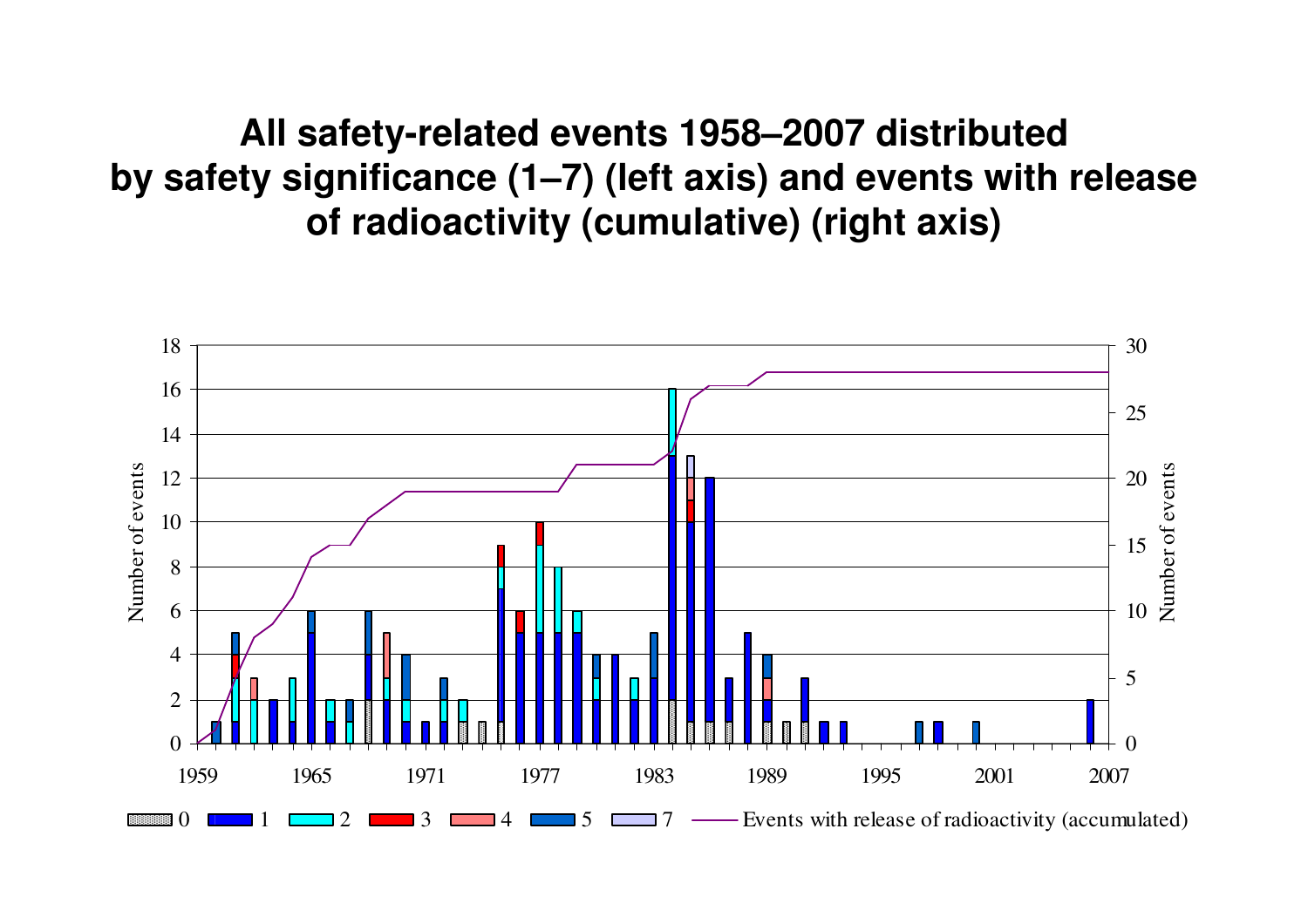#### **Annual (left) and cumulative (right) vessel-operatingyear (VOY) for Russian nuclear submarines**

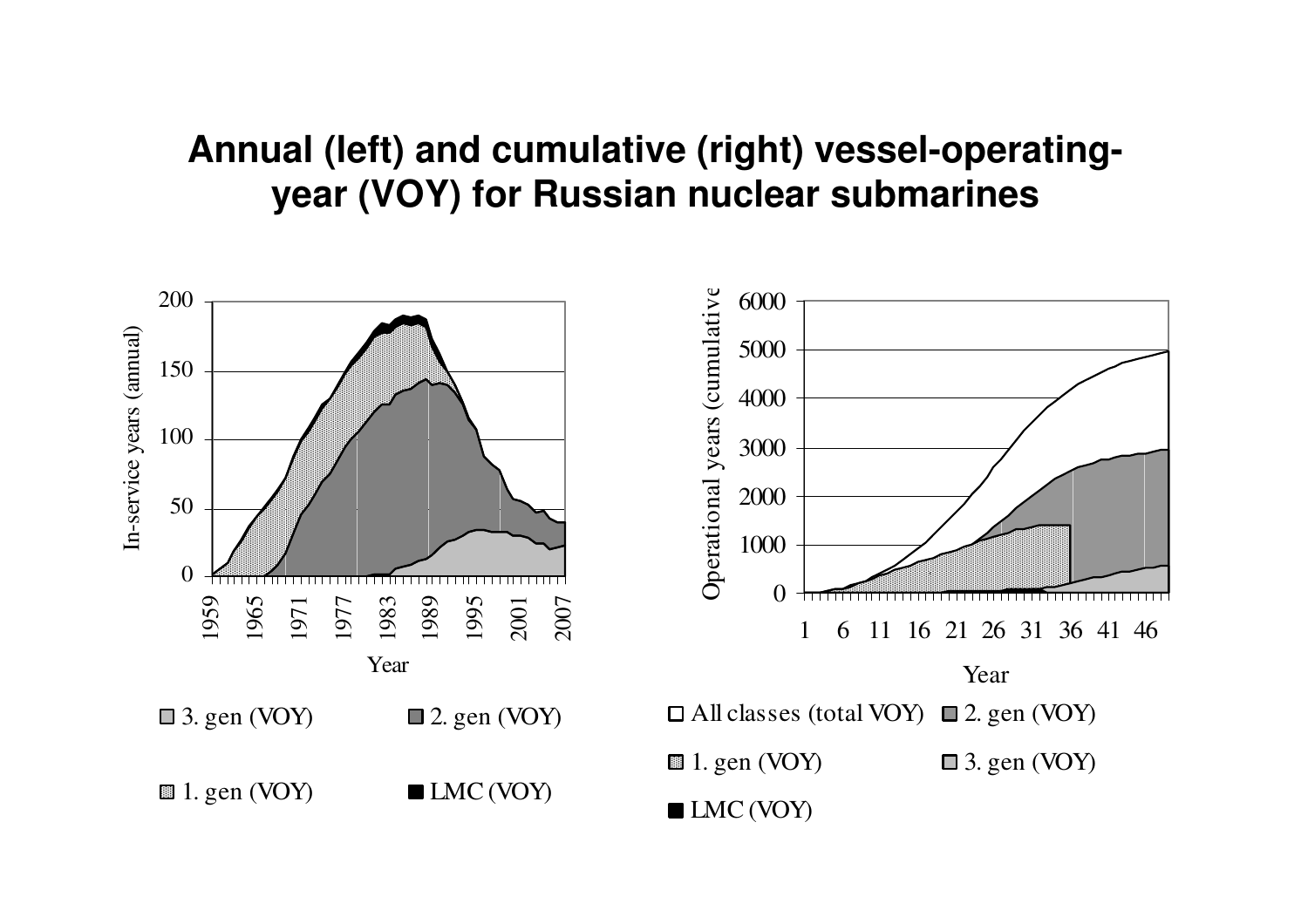#### **Vessel operating days (left) and distance (right) for first-generation vessels**



Vessel distance traversed (miles)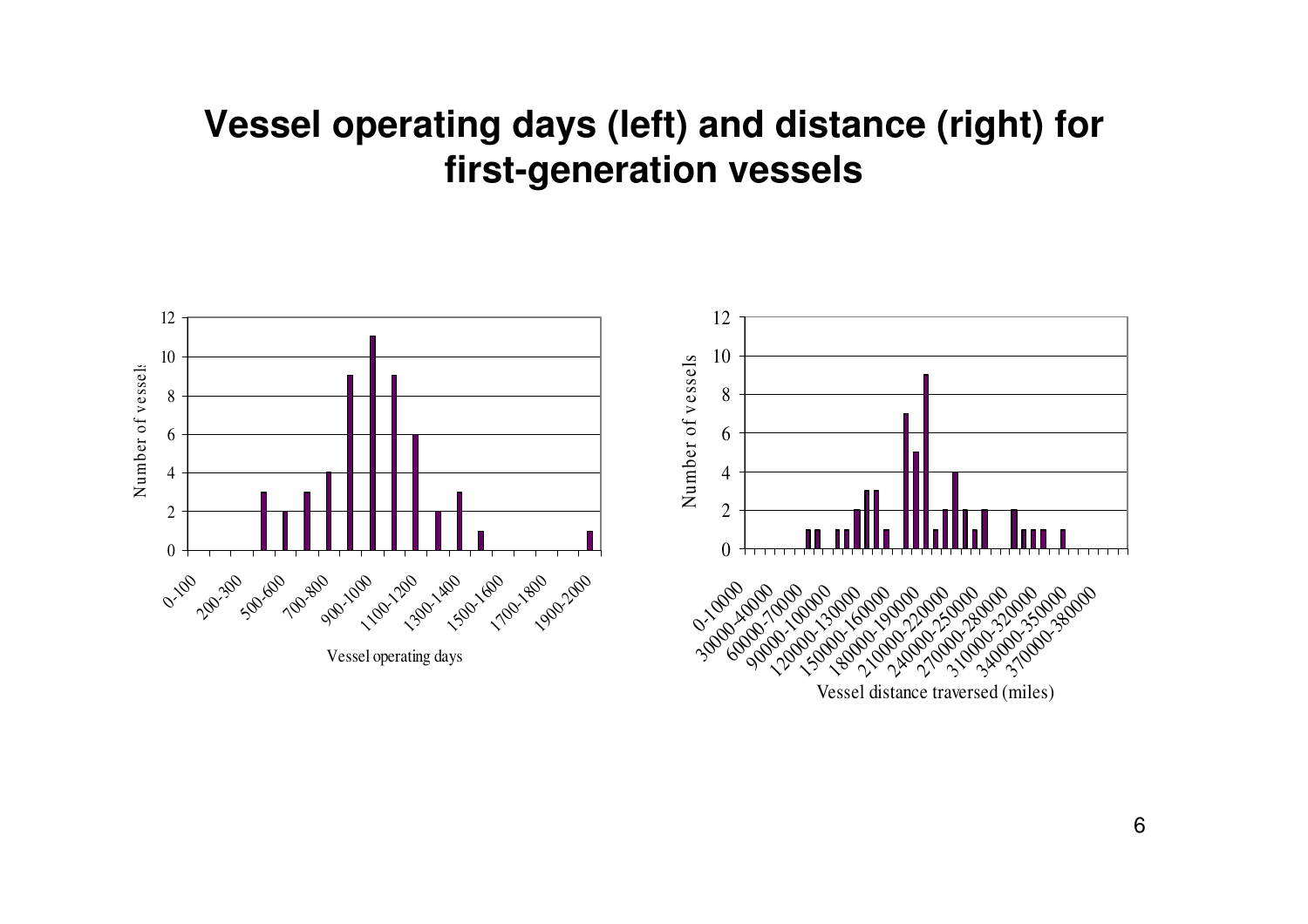#### **Safety-related event rate (annual) - annual number of events/ annual vessel operating years (all vessel classes)**



1. generation vessels 2. generation vessel  $\times$  3. generation vessels LMC vessels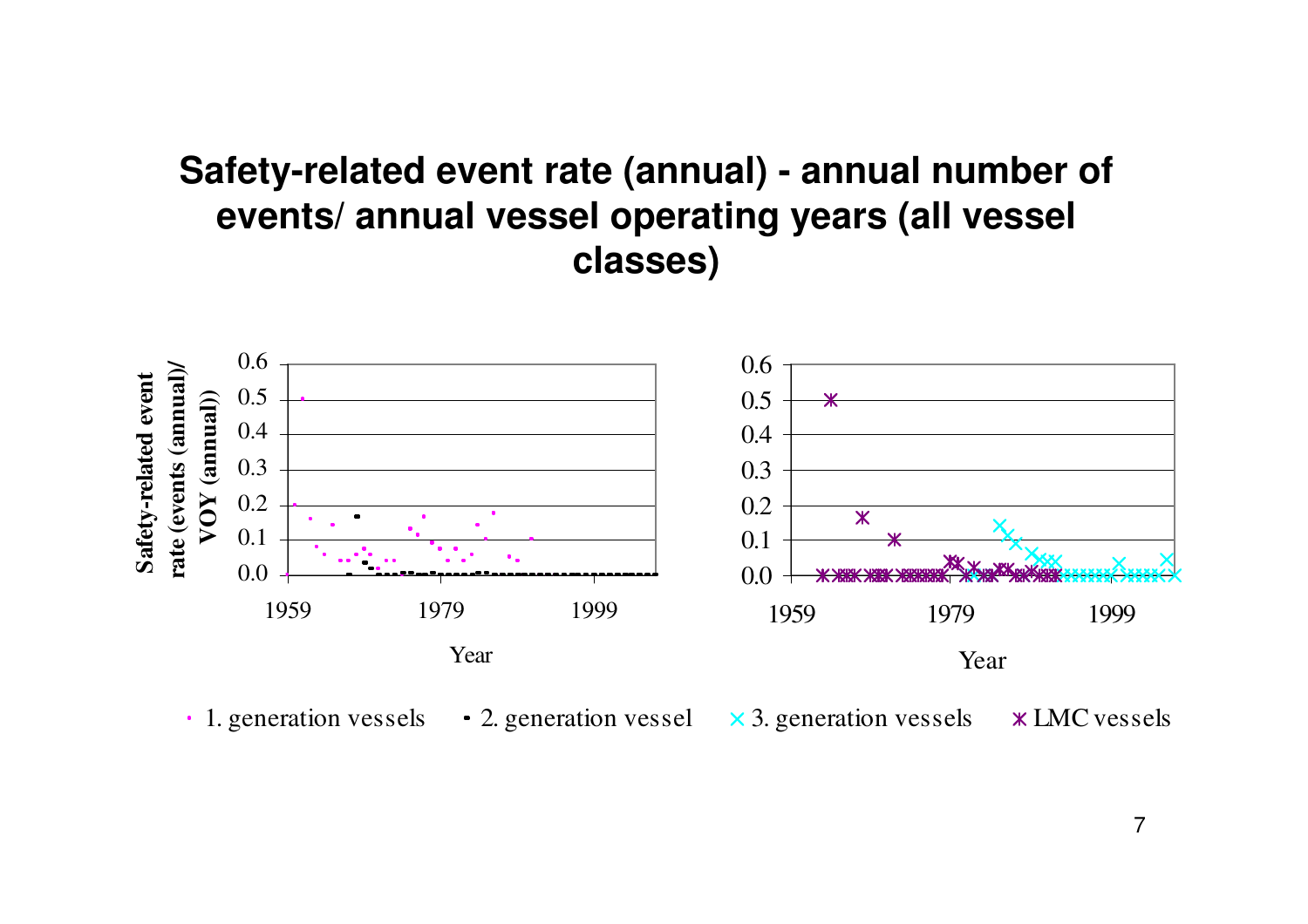#### **Mean-time between safety-related events, 1959–2007 (left) and 1959–1984 (right) with confidence interval**